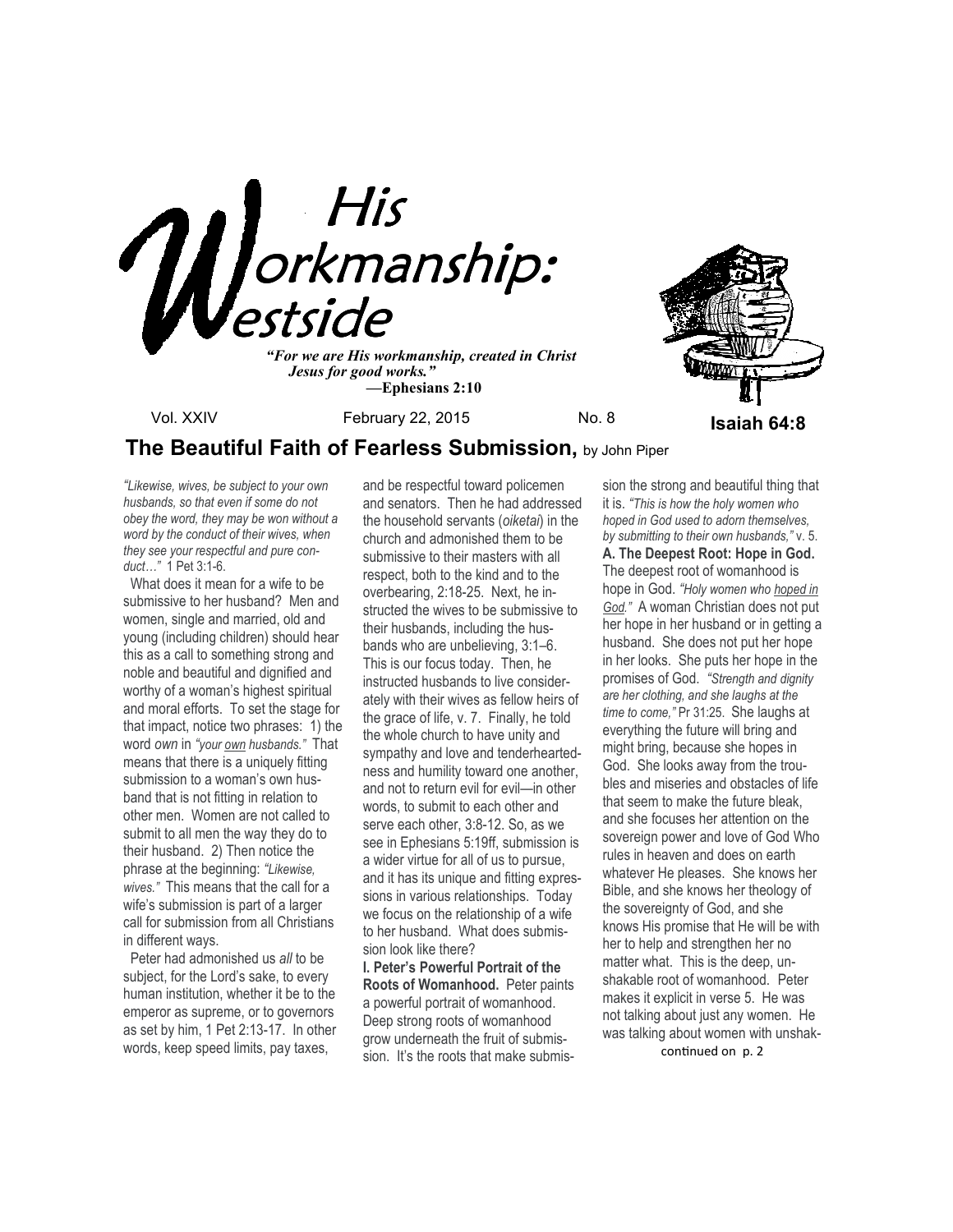## **"Yes, all of you be submissive to one another, and be clothed with humility, for** *'God resists the proud, but gives grace to the humble,'* **" —1 Peter 5:5** *continued from p. 1*

able Biblical roots in the sovereign goodness of God—"*holy women who hope in God."*

**B. Fearlessness.** After hope in God, a woman Christian's hope has produced fearlessness. So the holy women of old hoped in God, v. 5, and then they are Sarah's daughters by this hope. *"And you are her children, if you do good and do not fear anything that is frightening,"* v. 6. This portrait of women Christians is marked first by hope in God and then by what grows out of that hope, namely, fearlessness. She does not fear the future; she laughs at the future. The presence of hope in the invincible sovereignty of God drives out fear, worry. To say it more carefully and realistically, the daughters of Sarah fight the anxiety that rises in their hearts. They wage war on fear, and they defeat it with hope in the promises of God.

 Mature women Christians know that following Christ will mean suffering. But they believe the promises, such as, *"But even if you should suffer for righteousness' sake, you will be blessed. Have no fear of them, nor be troubled,"* 1 Pet 3:14, and *"Therefore let those who suffer according to God's will entrust their souls to a faithful Creator while doing good,"* 1 Pet 4:19. That is what women Christians do: They entrust their souls to a faithful Creator. They hope in God. And they triumph over fear.

#### **C. A Focus on Internal Adornment.**

This leads to a third feature of Peter's portrait of womanhood, a focus on internal adornment, rather than external. *"This is how the holy women who hoped in God used to adorn themselves,"* 1 Pet 3:5. This adornment refers back to what is described in vs. 3-4:*"Do not let your adorning be external—the braiding of hair and the putting on of gold jewelry, or the clothing you wear—but let your adorn-*

*ing be the hidden person of the heart with the imperishable beauty of a gentle and quiet spirit, which in God's sight is very precious."* We know this does not mean that all jewelry and all hair styling is excluded, because then all clothing would be excluded as well, because it says, *"Don't let your adorning be…the clothing you wear."* What Peter meant: Don't focus your main attention and effort on how you look on the outside; focus it on the beauty that is inside. Exert more effort and be more concerned with inner beauty than outer beauty, specifically *"a meek and quiet spirit."* When a woman puts her hope in God and not in her husband and not in her looks, and when she overcomes fear by the promises of God, this will have an effect on her heart: It will give her an inner tranquility. That's what Peter meant by *"the imperishable beauty of a gentle and quiet spirit, which in God's sight is very precious,"* v. 4.

**D. A Unique Submission.** That leaves one more feature of this portrait of womanhood to see. First, there is hope in God. That leads then to fearlessness in the face of whatever the future may bring. Then that leads to an inner tranquility and meekness. And, finally, that spirit expresses itself in a unique kind of submissiveness to her husband. *"Likewise, wives, be subject to your own husbands… This is how the holy women who hoped in God used to adorn themselves, by submitting to their own husbands."* 1 Pet 3:1, 5. That is a brief look at the portrait of the woman Peter had in mind when he called a woman to be submissive to her husband. Unshakable hope in God. Courage and fearlessness in the face of any future. Quiet tranquility of soul. Humble submission to her husband's leadership. It is a great sadness that in our modern society—even in the

church—the different and complementary roles of Biblical headship for the husband and submission for the wife are despised or simply passed over. Some people write them off as sub-Christian cultural leftovers from the first century. Others distort and misuse them—I met a husband who believed that submission meant his wife should not go from one room to the other in the house without asking his permission. That kind of pathological distortion makes it easier for people to dispense with these Biblical texts. But the truth of headship and submission is truly beautiful. When you see it lived out with the mark of Christ's majesty on it—the mutuality of servanthood without cancelling the reality of headship and submission—it is a wonderful and deeply satisfying drama. **II. The Goal of Submission: Everlasting Holy Joy.** Marriage is not mainly about staying in love. It's about covenant keeping. The main reason it is about covenant keeping is that God designed the relationship between a husband and his wife to represent the relationship between Christ and the church. This is the deepest meaning of marriage. That is why ultimately the roles of headship and submission are so important. If our marriages are going to tell the truth about Christ and His church, we cannot be indifferent to the meaning of headship and submission. God's purpose for the church and for the wife who represents it—is her everlasting holy joy. Christ died for us to bring that about.

#### *©2015 Desiring God Foundation. Used by Permission.*

**Next week:** What submission is not and what it is—an attitude, inclination, and disposition to honor, follow, and yield.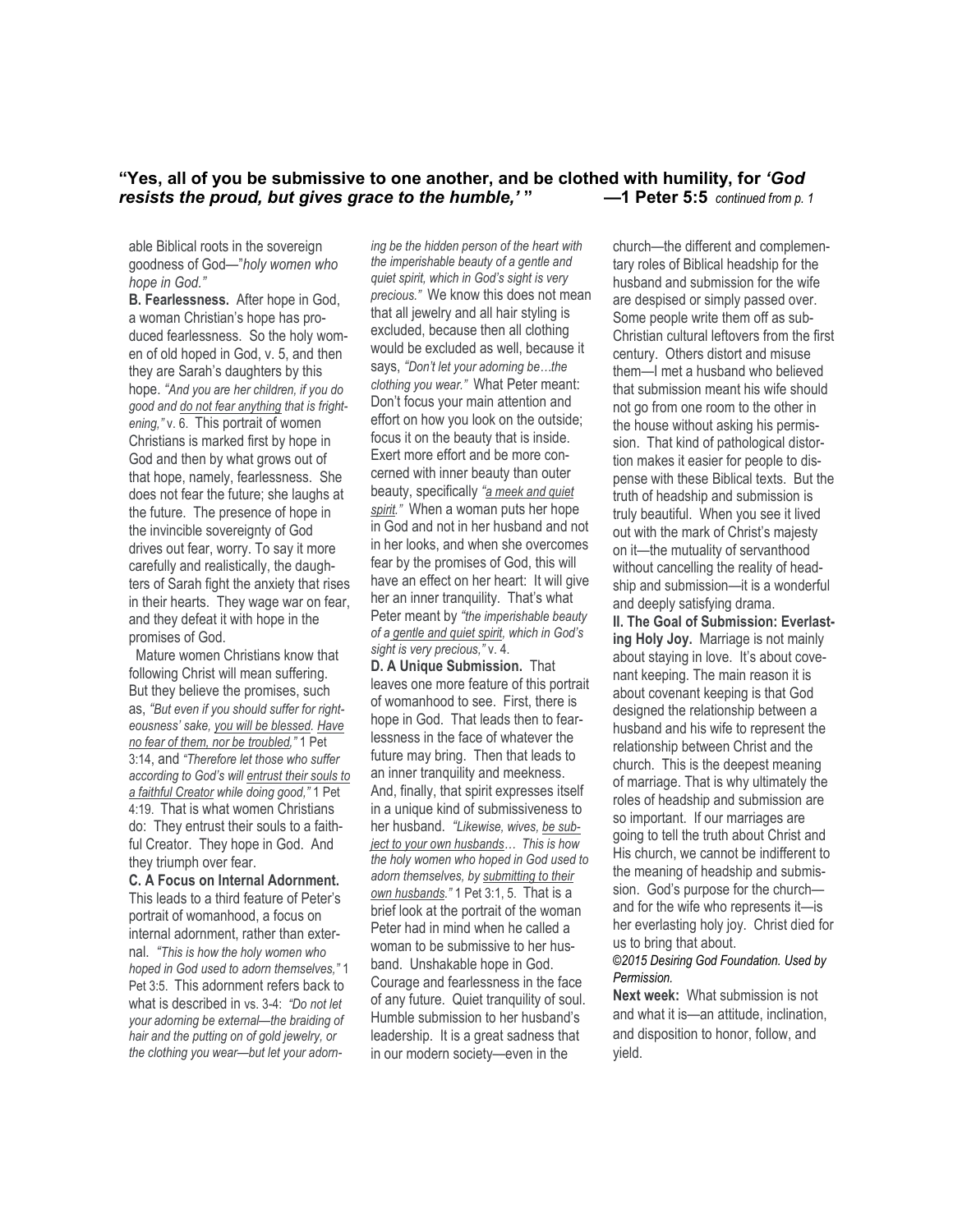

**in 2015** "Create in me a clean heart, O God, and renew a steadfast spirit within me." —Ps 51:10

**ISIS Beheadings***, from p. 4 producing news, kids need to be told what they are ready for. What tends to impact the readiness in a child for news, such as Christians being persecuted, is not only age, but also personality and overall life experiences."* Know your children and their frame of reference. *"Some children are naturally more resilient, mature and 'news ready.' Some children have experienced some form of persecution and can relate through life experience. In general, however, children 8 and older tend to be able to have more cognitive and life-enhancing discussions about difficult and painful life events."* See agespecific guidelines at http://media. focusonthefamily.com/free-downloads/pdf/ talk\_to\_your\_kids\_.pdf.

 Dr. Jared Pingleton, clinical psychologist, says, *"It is very frightening and unsettling to a child to become aware that his world is not safe, secure, and stable… But we should not be alarmed when we experience uncertainties and threats. After all, as Jesus predicted: '*In this world you will have trouble. But take heart, I have overcome the world,' *Jn 16:33."* Persecution is never fair or right, Pingleton says, "*Yet Scripture is filled with ways to be mature and proactive, not passive and reactive, in response to suffering."* He encourages parents to use Biblical stories as teachable moments. After all, stories of people hurting others because of religious beliefs are not new. Acknowledge that God does not always intervene, but that He has promised never to leave or forsake us, Heb 13:5. Confidently assure your children that God will always comfort and sustain us. Nothing can help them feel more safe

# Discipleship Here At Home

*Travel* DeWayne Howell to San Francis -co M-F for work.

*+#+#+#+#+#+#+* and protected. Proactively involve and empower your kids.

2. We can also pray for the Christians suffering persecution in the Middle East and Africa. For various historical and cultural reasons, Christians in the Mid-East have placed great importance on the proper burial of their dead, but because ISIS threw bodies of the 21 young believers into the sea, the loved ones who remain are enduring added dimensions to their grief. Sami has been given an opportunity to provide Biblical encouragement to the grieving family members by writing a special article for a widely circulated Coptic (orthodox) newspaper in Egypt. That these editors would ask Sami, an evangelical Christian, for his insight means God is working to unite believers. That is no small thing. Please pray for wisdom for Sami, that the Holy Spirit would comfort the loved ones left behind, and that God's people in Egypt may come together in truth.

3. While the White House and other U.S. leaders have spoken out against these atrocities, some have also been reluctant to publicly recognize that this violence has been religiously motivated. Overall, the response has been tepid, especially when seen in contrast to the responses by the Jordanian and Egyptian governments. Please pray for the eyes of our leaders to be opened to the danger ISIS represents for Christians around the world, and pray they would have wisdom to know how to respond properly. Indeed, it is good to pray and hope for justice: *"When he opened the fifth seal, I saw under the altar the souls of those who had been slain for the word of God and for the witness they had borne. They cried out with a loud voice, 'O Sovereign Lord, holy and pure, how long before You will judge and avenge our blood on those who dwell on the earth?"* Rev 6:9- 10.

**Christine Adams's husband Chuck—shingles;**<br> **PRAJOE Adams's husband Chuck—shingles; PRAY FOR healing, protection, help** \* **Ed Fink**—home after hospital visit last week; prostate cancer; treatment for brain tumors \***Pat Wilkes**—surgery 3/2 for torn shoulder tendon \***Bill Dennis**—moved to Bear Creek Rehab Ctr, 150 Spring St, Morrison 80465, 720-550-4695 following infected knee drainage; pseudo-gout \***Maggie Tope**—recovering from tonsillectomy PRAISE: 9 mo-old grandson, **Ezekiel**—returned home to his mother **Kayla Knighten**  \* **Sandra Perry**—kidney failure, may need dialysis or transplant; heart valve issues recently diagnosed; neuropathy from diabetes **Eric Perry—PRAISE: slight soreness after** run over by car last week

\***Tyler Huelsman**—car accident; asks prayers for spiritual strength

\***Kaylee Chavez**—age 10, at St. Jude's in Memphis for brain cancer treatment; donate at www.youcaring.com, type her name at top \* **Judy Strand**—hep C; approved for liver transplant \* **Chris Bennett**, former member—all tools for biz stolen; recovering from fall, fractured pelvis \* **Buford Wrather**, **Cheryl Reames's** dad—stroke, complicated by Parkinson's; in CO Springs \***Sylvia Chapman, Brett**'s grandmother third stage pancreatic cancer; chemo **Judy Sartin**—cold; rotator cuff injury; spinal stenosis; arthritis

\***Brittany Tope**'s mother—breast cancer in spine; pain in broken ribs which tumor has injured; grandmother—on dialysis

\***Kim Howell**'s niece **Tonya Robison**—delivered 32-week, 2 lb, 5 oz **Malachi Taylor Robison** Fri; he will be in NICU in Louisville, KY, at least a month \***Kenny Boyd**'s coworker **Kim Phillips**—asks our prayers for heart problems

**Rick Robbins**, friend of Howells—brain surgery *+#+#+#+#+#+#+*  **CHRONIC CONDITIONS** 

**Logan Corray; Addison Tope; Christian Harrod; Rocco Jr; Tim Huelsman**—asthma **Nell Free—**pacemaker, heart; back pain **Autumn Hadders—**epilepsy; celiac disease **Jonathan Hadders**—RA **Danielle Huelsman**—vertigo, CV syndrome **Hannah Huelsman**—polycythemia, thickening of

blood; heart murmur, acid reflux, chest pain **Kirk Johnson—**MS

**Menards—**aging; **Lloyd**, diabetes, weak; **Virginia,** macular degeneration; high BP **Cheryl Reames**—diverticulitis; fibromyalgia **Lynda Szymanski**—COPD, lung weakness *Birthday* The **Campbells, Monica** and **Bran -don Thompson** will be in IL Thur-Mon for **Ruth Campbell**'s 90th birthday. Cards to: 1100 N. 15th St, Pekin, IL 61554